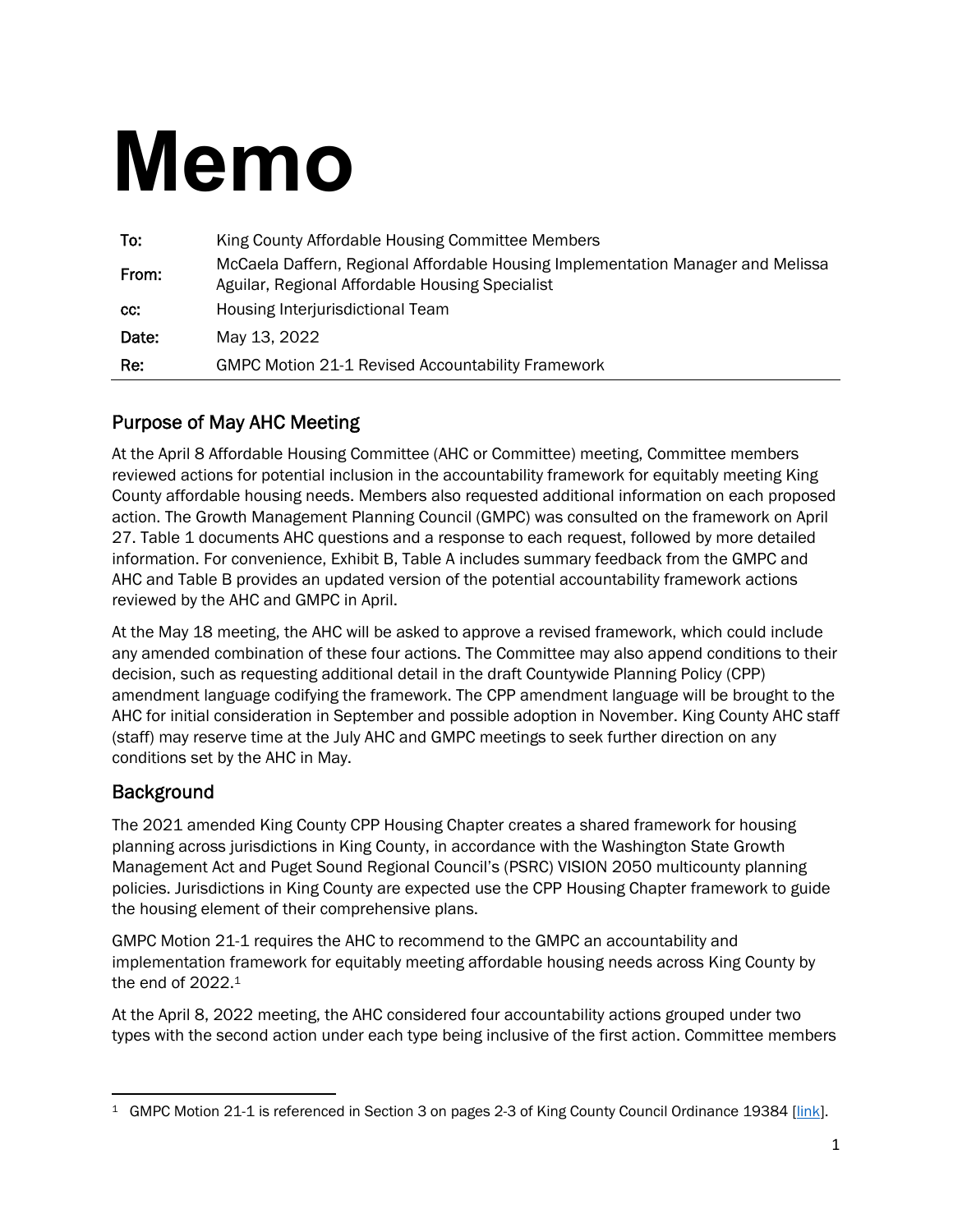expressed broad support for *Actions 1a, 2a, and 2b* and requested additional information on all four actions.

#### *Type 1 Actions: Comprehensive Plan Adoption Oversight*

- 1a. Review plans: Before adoption of a periodic update to a comprehensive plan, AHC County staff or the AHC reviews draft comprehensive plans for alignment with the CPP Housing Chapter and comments.
- 1b. Review and certify plans: After comprehensive plan review and adoption, the GMPC issues plan certification decision.

#### *Type 2 Actions: Comprehensive Plan Implementation Oversight*

- 2a. Monitor and report: Annually after adoption of a periodic update to a comprehensive plan, the AHC measures jurisdictional progress to plan for and accommodate affordable housing targets in the dashboard using standardized benchmarks and housing data trends.
- 2b. Monitor, report and require adjustments: Five years after plan adoption, the GMPC reviews the information collected through monitoring and identifies jurisdictions with significant shortfalls in planning for and accommodating affordable housing targets. The GMPC requires those jurisdictions to take reasonable measures to adjust plans or land use maps to address significant shortfalls.

At their April 27 meeting, the GMPC was briefed on the AHC's feedback on draft actions and provided input of their own. GMPC members who spoke generally supported developing *Actions 1a* and *2a*. There was no expressed support for *Action 1b.* GMPC members who spoke didn't oppose *Action 2b*, but a few members suggested implementing this action in a future comprehensive plan cycle. For individual GMPC member feedback, reference Exhibit B, Table A.

Table 1 on page 3 summarizes Committee member questions and a staff response detailed further in the section following the table.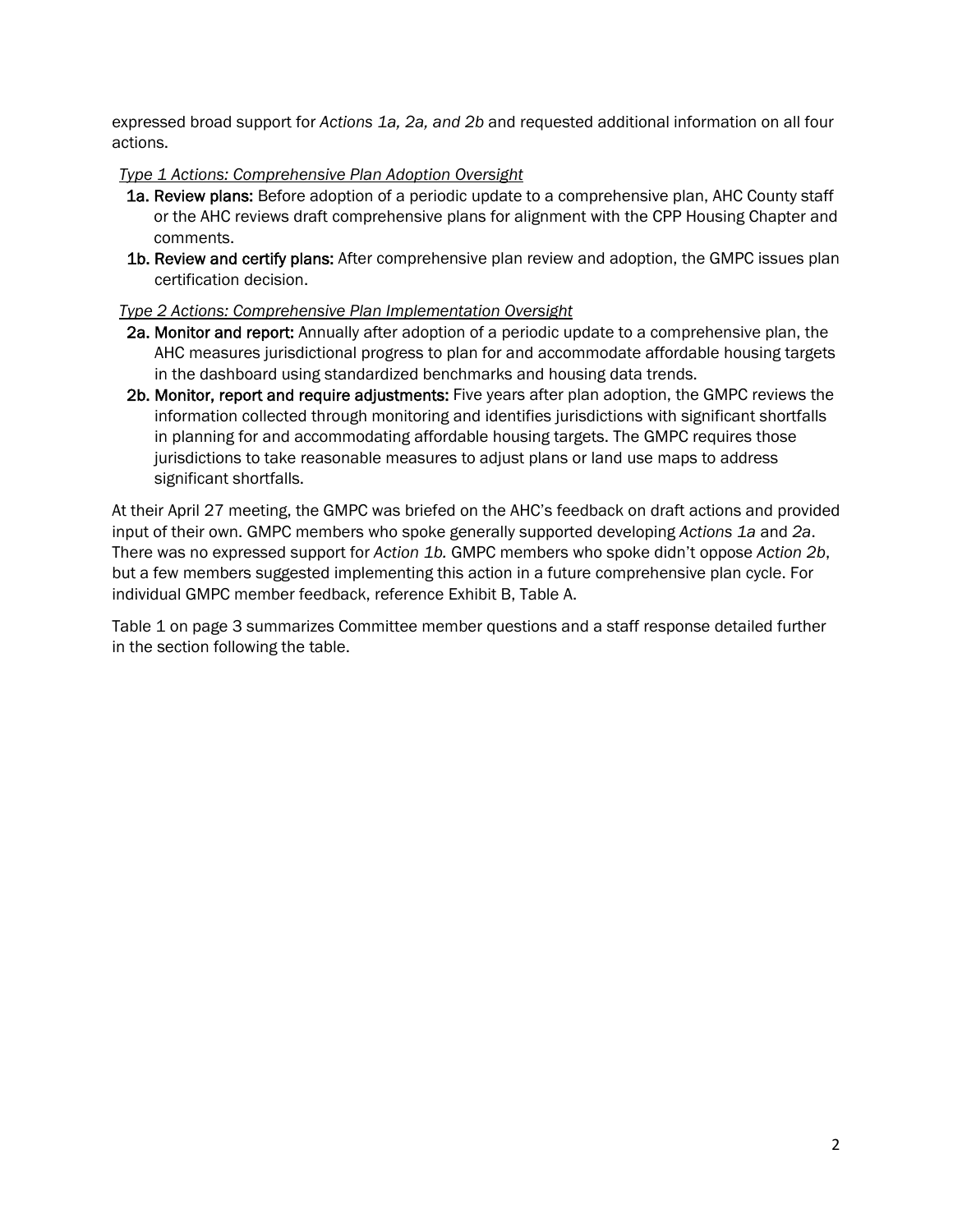| Action                                              | <b>AHC Question</b>                                                                                                           | <b>Summary Staff Response</b>                                                                                                                                                                                                                                                                                                                                                    |  |  |  |
|-----------------------------------------------------|-------------------------------------------------------------------------------------------------------------------------------|----------------------------------------------------------------------------------------------------------------------------------------------------------------------------------------------------------------------------------------------------------------------------------------------------------------------------------------------------------------------------------|--|--|--|
| <b>Overarching Question</b>                         |                                                                                                                               |                                                                                                                                                                                                                                                                                                                                                                                  |  |  |  |
| All actions                                         | 1. Are there ways to reduce<br>resource intensity,<br>particularly for small<br>jurisdictions?                                | Clear checklists and standards<br>$\bullet$<br>Less stringent expectations for small jurisdictions<br>related to requiring plan adjustments<br>Explore waiving annual reporting if there have<br>$\bullet$<br>been no meaningful policy/programmatic changes<br>Collect and disseminate example policies, codes,<br>$\bullet$<br>ordinances, and other implementation strategies |  |  |  |
|                                                     | <b>Type 1: Comprehensive Plan Adoption Oversight Actions</b>                                                                  |                                                                                                                                                                                                                                                                                                                                                                                  |  |  |  |
| 1a. Plan<br><b>Review</b>                           | 2. What type of up-front<br>assistance would be most<br>helpful?                                                              | Plan review checklist<br>$\bullet$<br>Links to comprehensive plan language from other<br>$\bullet$<br>cities<br>Webinar on plan review standards<br>٠                                                                                                                                                                                                                            |  |  |  |
|                                                     | Can we ensure an objective<br>3.<br>and independent review of<br>plans?                                                       | PSRC reports they have not had a challenge here,<br>$\bullet$<br>but strong, clear standards will certainly help                                                                                                                                                                                                                                                                 |  |  |  |
|                                                     | 4. What are the standards for<br>reviewing plans?                                                                             | Standards will align with most of the policies in the<br>$\bullet$<br><b>CPP Housing Chapter</b><br>Standards will account for local context,<br>$\bullet$<br>conditions, and capacity                                                                                                                                                                                           |  |  |  |
| 1b. Plan<br>Review &                                | 5.<br>What are the standards for<br>certifying plans?                                                                         | Same as Plan Review<br>$\bullet$                                                                                                                                                                                                                                                                                                                                                 |  |  |  |
| Certification                                       | Is there time to develop<br>6.<br>effective goal metrics and a<br>certification process for this<br>comprehensive plan cycle? | Establishing an effective process would be<br>$\bullet$<br>challenging given that plan updates have already<br>begun                                                                                                                                                                                                                                                             |  |  |  |
|                                                     | Type 2: Comprehensive Plan Adoption Implementation Oversight Actions                                                          |                                                                                                                                                                                                                                                                                                                                                                                  |  |  |  |
| 2a: Monitor &<br>Report                             | 7. What housing data should be<br>collected and tracked<br>annually?                                                          | Descriptions of the types of data to be tracked are<br>$\bullet$<br>provided in this staff report                                                                                                                                                                                                                                                                                |  |  |  |
|                                                     |                                                                                                                               | Specifics can be included in draft CPP amendment<br>$\bullet$<br>text for AHC consideration in September 2022                                                                                                                                                                                                                                                                    |  |  |  |
|                                                     | How will jurisdictional<br>8.<br>comparisons be measured?                                                                     | Guidance to establish jurisdictional comparisons<br>$\bullet$<br>in 2023 or later can be included in a draft CPP<br>amendment text for AHC consideration in<br>September 2022<br>This could be developed at any time, with the<br>٠<br>details to be settled after more time-sensitive<br>framework elements are established                                                     |  |  |  |
| 2b: Monitor,<br>Report, &<br>Require<br>Adjustments | 9. What constitutes a significant<br>shortfall and what<br>reasonable measures would<br>a jurisdiction be asked to<br>take?   | Use CPP policy text to define collaborative process<br>$\bullet$<br>to establish this no sooner than 2024                                                                                                                                                                                                                                                                        |  |  |  |

| Table 1: AHC Accountability Framework Questions and Summary Staff Response |  |  |  |
|----------------------------------------------------------------------------|--|--|--|
|----------------------------------------------------------------------------|--|--|--|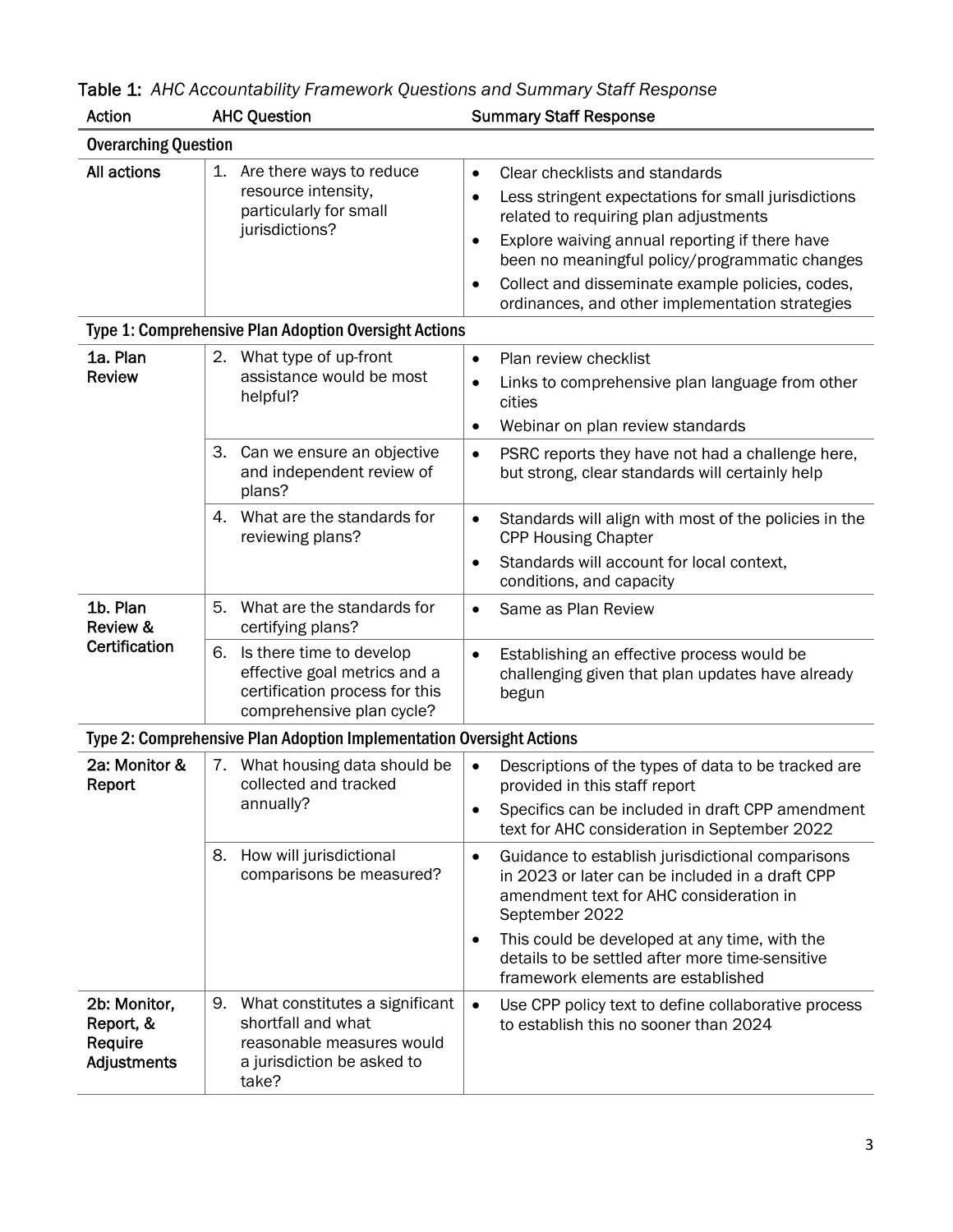#### Staff Response

#### Overarching Question

#### $\triangleright$  Q1: Are there ways to reduce resource intensity, particularly for small jurisdictions?

- $\circ$  Staff identified several ways to reduce resource intensity in response to member concerns over the resource intensity of the framework, especially for smaller jurisdictions:
	- clear checklists and standards;
	- **EXECT** less stringent expectations for small jurisdictions related to requiring plan adjustments;
	- explore waiving annual reporting if there have been no meaningful changes; and
	- collect and disseminate example policies, codes, ordinances, and other implementation strategies.

#### Type 1: Comprehensive Plan Adoption Oversight Actions

At the April meeting, the AHC considered two actions to increase oversight of comprehensive plan adoption in King County with a focus on ensuring comprehensive plans align with the CPP Housing Chapter, summarized below and detailed in Exhibit B.

|                                                                                                                                                                                                                                                         | Type 1 Actions: Comprehensive Plan Adoption Oversight                                          |
|---------------------------------------------------------------------------------------------------------------------------------------------------------------------------------------------------------------------------------------------------------|------------------------------------------------------------------------------------------------|
| <b>Action 1a: Review Plans</b>                                                                                                                                                                                                                          | <b>Action 1b: Review &amp; Certify Plans</b>                                                   |
| AHC offers early guidance and assistance to<br>jurisdictions on CPP Housing Chapter alignment.<br>Before adoption of a periodic update to a<br>comprehensive plan, the AHC reviews plans for<br>alignment with the CPP Housing Chapter and<br>comments. | Everything in Action 1a plus, after plan adoption,<br>GMPC issues plan certification decision. |

The following information is offered to inform the Committee's selection of a method to increase oversight of the comprehensive plan adoption process.

#### $\geq$  02: What type of up-front assistance would be most helpful?

- $\circ$  Technical assistance and capacity building support that helps jurisdictional staff understand the new plan review process and easily access plan language from peer jurisdictions would have the most impact during plan development. Examples include:
	- a clear plan review and certification checklist provided as early in 2023 as possible;
	- a webinar to help orient staff to the process and checklist; and
	- links to relevant comprehensive plan language from other cities

#### $\ge$  Q3: Can we ensure an objective and independent review of plans?

- $\circ$  The development of strong, clear standards will help minimize biases and encourage objective plan review.
- $\circ$  Staff from PSRC, a membership organization composed of governmental and quasigovernment entities with its own comprehensive plan review and certification process, report that there have never been issues related to plan review objectivity.
- $\triangleright$  Q4: What are the standards for reviewing plans?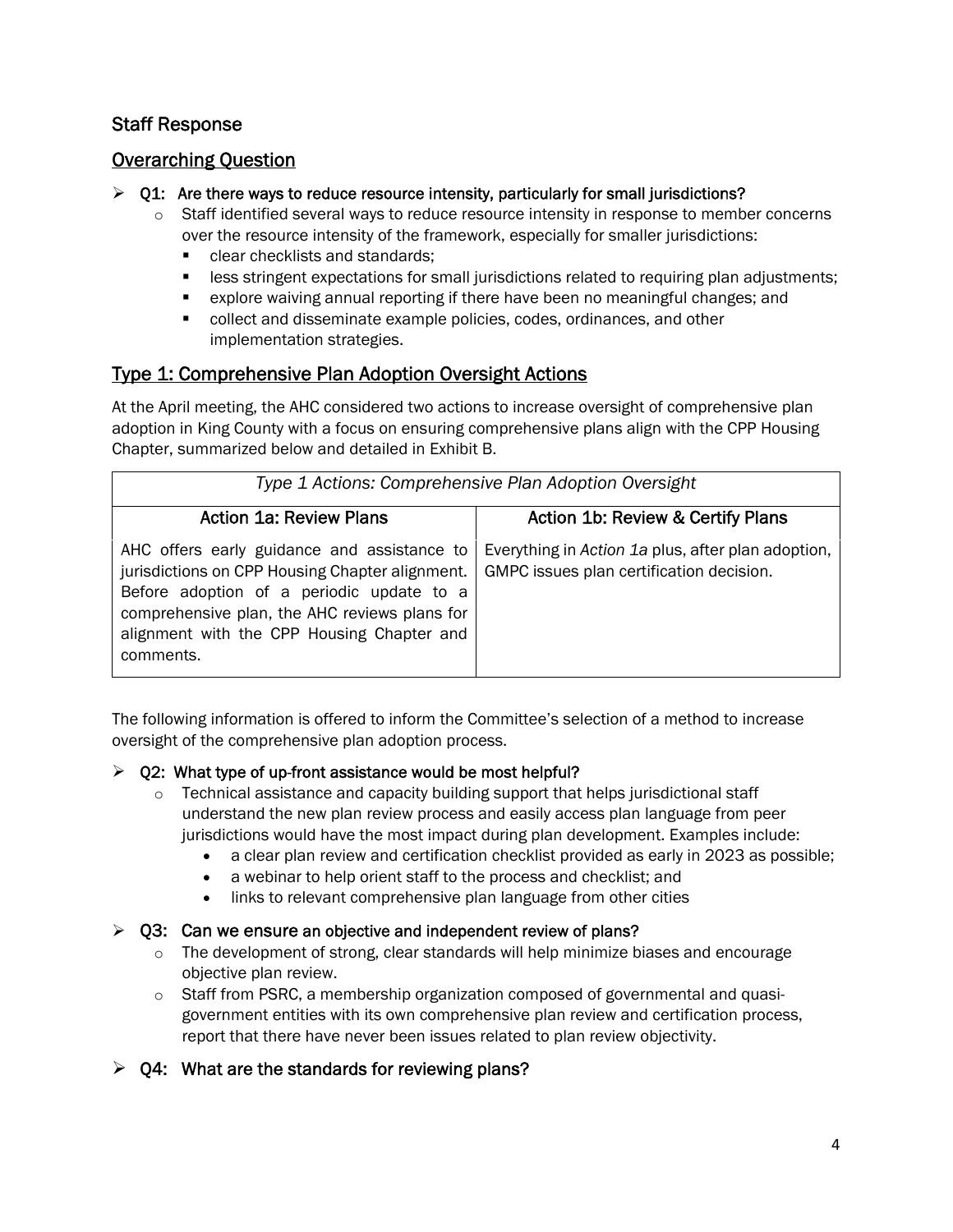- $\circ$  Staff could develop a comprehensive plan review (and certification, if adopted) checklist that articulates a clear threshold for determining alignment between a comprehensive plan and each of the CPP Housing Chapter policies and guidance on meeting each threshold.
- $\circ$  This threshold could serve as the basis for any plan review comments provided by the AHC to jurisdictions before comprehensive plan adoption and for any certification recommendation by the AHC and decision by the GMPC.
- o Additional threshold standards could be articulated for jurisdictions with unique conditions (e.g., access to planned or existing high capacity and frequent transit).
- o In addition to the threshold requirement, the checklist could include:
	- A request to provide a comprehensive plan page or a policy number showing where each threshold is met.
	- Guidance for meeting the threshold standard that jurisdictional staff can use or adapt based on local context, conditions, and capacity. If a jurisdiction deviates from the guidance, it would be up to them to determine and justify how they meet the threshold standard.
	- Suggestions to help jurisdictions go beyond the threshold standards to strengthen the affordable housing components of their plans. While jurisdictions are strongly encouraged to address these suggestions, doing so is not required or expected.
- o The checklist would likely articulate threshold standards for each of the 26 policies in the CPP Housing Chapter.
- $\circ$  This checklist could be structured as a binary, yes/no list of questions, but staff can also explore with the HIJT CPP Work Group and the IJT whether to propose a check-the-box approach or a more nuanced approach to determine how well a jurisdiction implemented the standard.
- $\circ$  Exhibit A illustrates how a threshold standard and guidance could be structured, using guidance from the adopted 2021 CPP Housing Technical Appendix. This illustration has not been reviewed by the HIJT CPP Work Group or IJT. Staff would further develop the structure and intent of the checklist in collaboration with PSRC, Commerce, the Housing Interjurisdictional Team CPP Work Group, and IJT to ensure the threshold standards are feasible, ensure the guidance is clear, and to leverage existing plan review processes to reduce duplicative review requirements.
- o If the AHC chooses to pursue *Actions 1a: Plan Review* or *Action 1b: Plan Review and Certification*, the AHC can request more sample checklist standards or a complete checklist (if feasible) to inform the AHC's discussion of draft CPP amendments in September 2022.

#### $\ge$  Q5: What are the standards for certifying plans?

 $\circ$  The threshold standards for certifying plans would be the same ones used for plan review.

#### $\triangleright$  Q6: Is there time to develop effective goal metrics and a certification process for this comprehensive plan cycle?

- $\circ$  There may not be time to establish and execute an effective certification process for this comprehensive plan cycle, given that comprehensive plan updates have already begun.
- $\circ$  Waiting may help clarify the need for and benefit of this additional accountability step.
- o Some factors to consider include:
	- Jurisdictions may feel uneasy subjecting themselves or others to a certification decision without deeper knowledge of the certification standards, so significant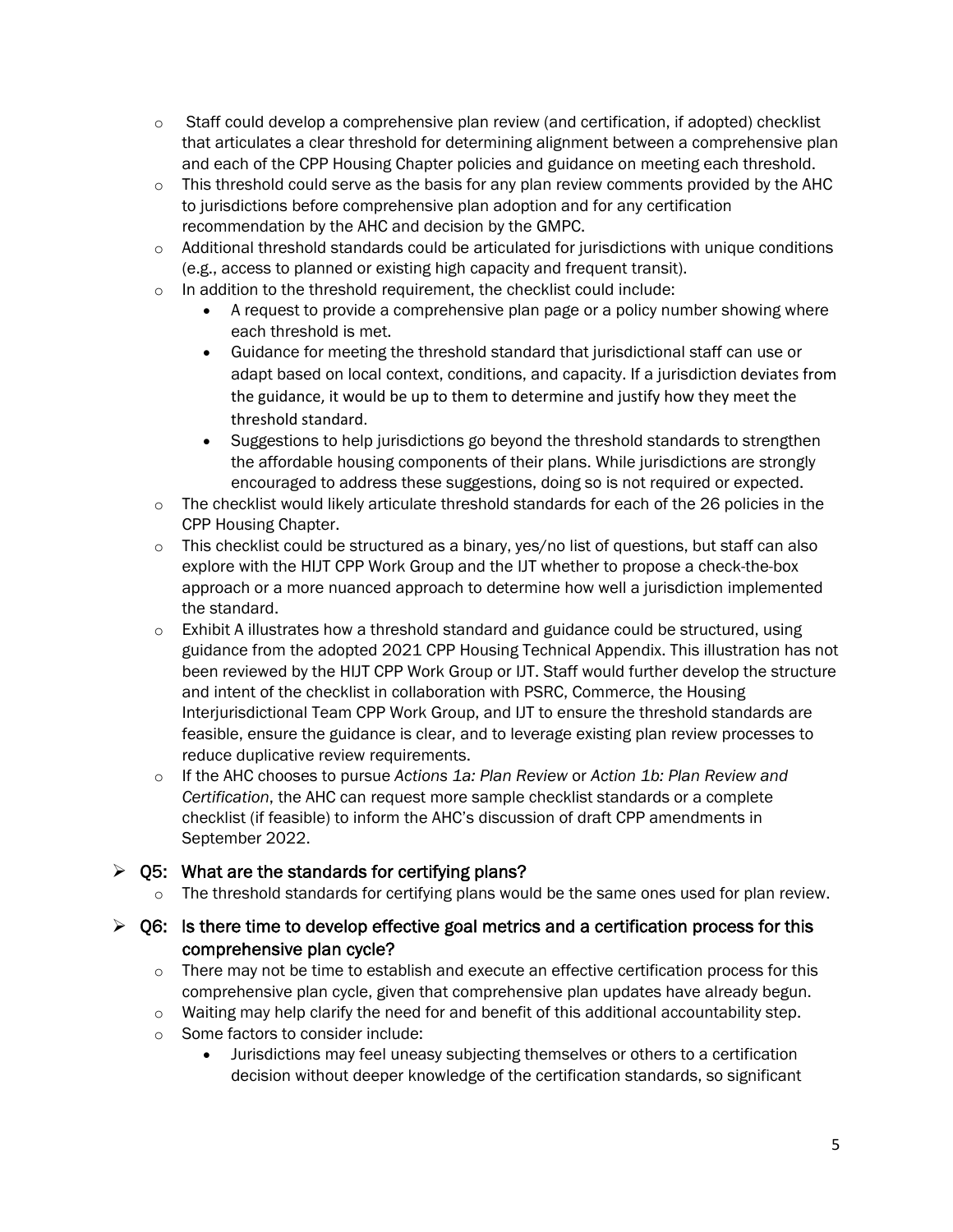Committee time would be needed to design an effective process that the Committee supports. This would necessitate additional AHC meetings in 2022 or 203.

- It may be more beneficial for jurisdictions to test out and refine plan review standards first before adding in a controversial and time-consuming element like certification.
- It would require more planning, subregional collaboration, IJT member, HIJT CPP Group member, and AHC staff capacity and resources that would be difficult to secure in this comprehensive plan cycle.

#### Type 2: Comprehensive Plan Adoption Implementation Oversight Actions

At the April meeting, the AHC considered two actions to increase oversight of comprehensive plan implementation in King County with a focus on ensuring implementation occurs and in a manner aligned with the CPP Housing Chapter, summarized below and detailed in Exhibit B.

| Type 2: Comprehensive Plan Adoption Implementation Oversight Actions                                                                                                                                                                                        |                                                                                                                                                                                                                                                                                                                                                                                                                  |  |
|-------------------------------------------------------------------------------------------------------------------------------------------------------------------------------------------------------------------------------------------------------------|------------------------------------------------------------------------------------------------------------------------------------------------------------------------------------------------------------------------------------------------------------------------------------------------------------------------------------------------------------------------------------------------------------------|--|
| Action 2a: Monitor & Report                                                                                                                                                                                                                                 | Action 2b: Monitor, Report, and Require<br><b>Adjustments</b>                                                                                                                                                                                                                                                                                                                                                    |  |
| After periodic updates to comprehensive plans<br>adopted, AHC annually<br>measures<br>are<br>jurisdictional<br>progress to plan for and<br>accommodate affordable housing targets in<br>dashboard using standardized benchmarks and<br>housing data trends. | Everything in Action 2a plus, five years after plan<br>adoption, the GMPC reviews the information<br>collected through monitoring and identifies<br>jurisdictions with significant shortfalls in<br>planning for and accommodating affordable<br>housing targets. The GMPC requires those<br>jurisdictions to take reasonable measures to<br>adjust plans or land use maps to address<br>significant shortfalls. |  |

The following information is offered to inform the Committee's selection of a method to increase oversight of the comprehensive plan implementation.

#### $\geq$  07. What housing data should be collected and tracked annually?

- $\circ$  Staff could work with the HIJT CPP Work Group and IJT to refine standardized benchmarks and housing data trends to monitor and incorporate it into draft CPP amendment text for AHC consideration in September 2022.
- $\circ$  The benchmarks and housing data trends will be carefully selected to ensure they:
	- can be used to evaluate if a jurisdiction is making progress to plan for and accommodate their targets and is implementing their comprehensive plan in manner consistent with the CPP Housing Chapter; and
	- are developed in collaboration with entities like PSRC, Commerce and the HIJT CPP Work Group to ensure data collection requirements are feasible and leverage existing regional and jurisdictional reports and monitoring tools to reduce duplicative reporting.
- $\circ$  Annual monitoring will seek to measure outputs and, where feasible, outcomes, to better understand the housing affordability landscape in the county and whether jurisdictional efforts are having the intended effect. For example: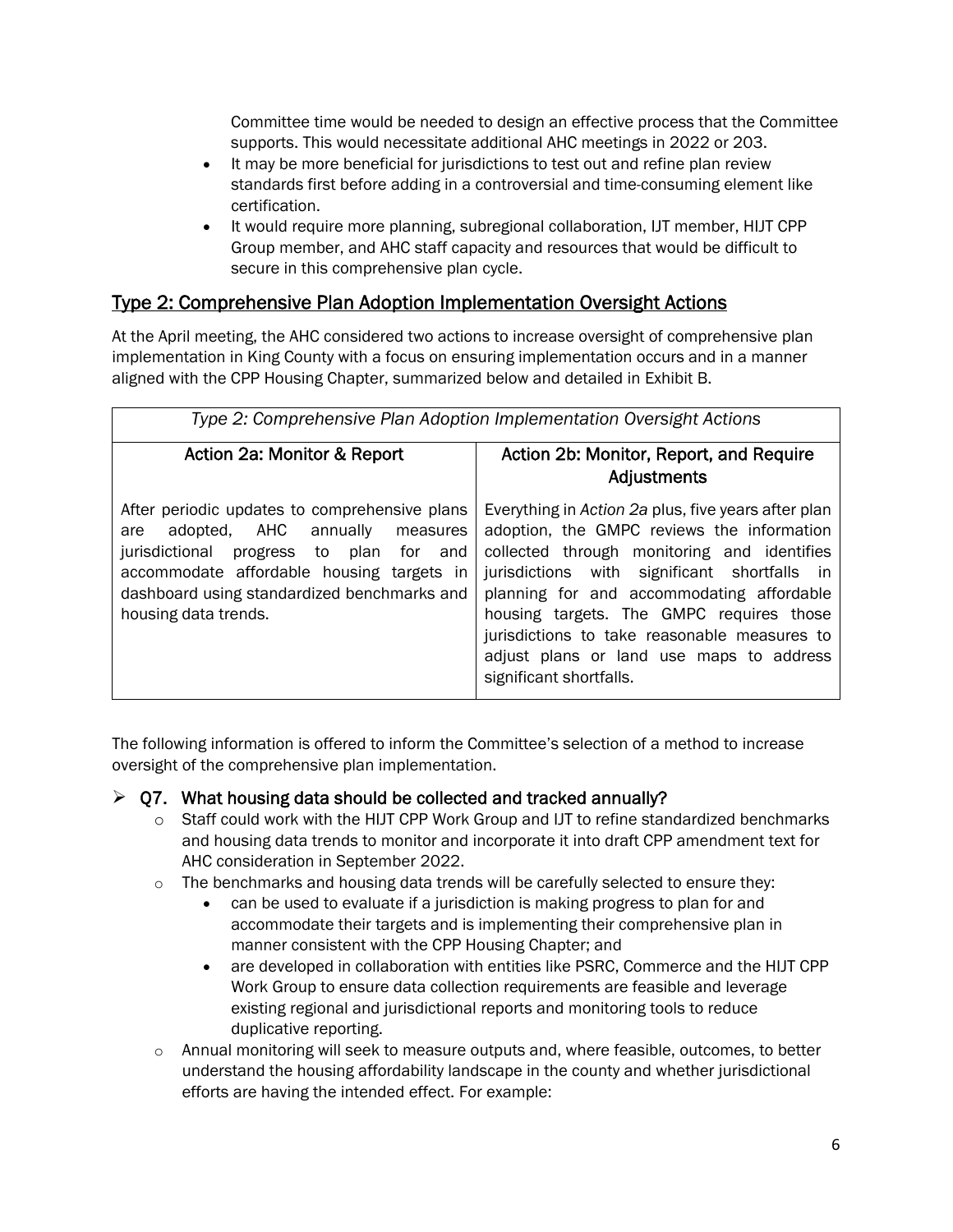- The CPPs include policies that seek to increase the stability of renters.
- To align with these policies, a jurisdiction commits to implementing tenant protection policies in their comprehensive plan.
- Staff might recommend tracking if the jurisdiction implemented any new policies or strategies that increase protect housing stability for renter households and the use a measure like the annual percent change in the rate of evictions as a measure of effect.
- $\circ$  Due to the complex nature of different policy interventions to address housing affordability, it's likely that only a few outcomes will be measured, based on countywide capacity to provide the data and support assessment needs.
- $\circ$  Annual monitoring may also include measures to assess progress to achieve the overarching CPP policy goals to plan for and accommodate countywide need and eliminate racial and economic disparities in access to housing and neighborhoods of choice. For example, tracking:
	- outputs such as land use or regulatory changes to increase zoned residential capacity, the number by type of residential building permits issued, capital, operations, and maintenance funding allocated for affordable housing; and incomerestricted unit production; and
	- outcomes such as increases in affordable housing in areas with less affordable housing than the average jurisdiction and reduction in the percent share of lowincome cost burdened households that are Black, Indigenous, or people of color.

#### $\geq$  Q8. How will jurisdictional comparisons be measured?

- o Staff could draft a CPP amendment that directs the AHC to include a comparative standard in the Regional Affordable Housing Dashboard but doesn't specify how or when this comparison will be executed.
- o The AHC could then have the flexibility to develop jurisdictional comparisons in 2023 or later.

#### $\triangleright$  Q9. What constitutes a significant shortfall and what reasonable measures would a jurisdiction be asked to take?

- $\circ$  Staff could draft a CPP amendment establishing a collaborative process to define significant shortfalls and reasonable measures once the majority of the work to update comprehensive plans and review/certify them is well underway or complete, no sooner than 2024.
- $\circ$  What constitutes a significant shortfall in planning for and accommodating affordable housing targets and what reasonable measures jurisdictions would be required to address these shortfalls will be easier defined once adequate plan review standards and jurisdictional data to track annual progress are identified.
- $\circ$  More time and broad collaboration with stakeholders is needed to establish adequate definitions and processes.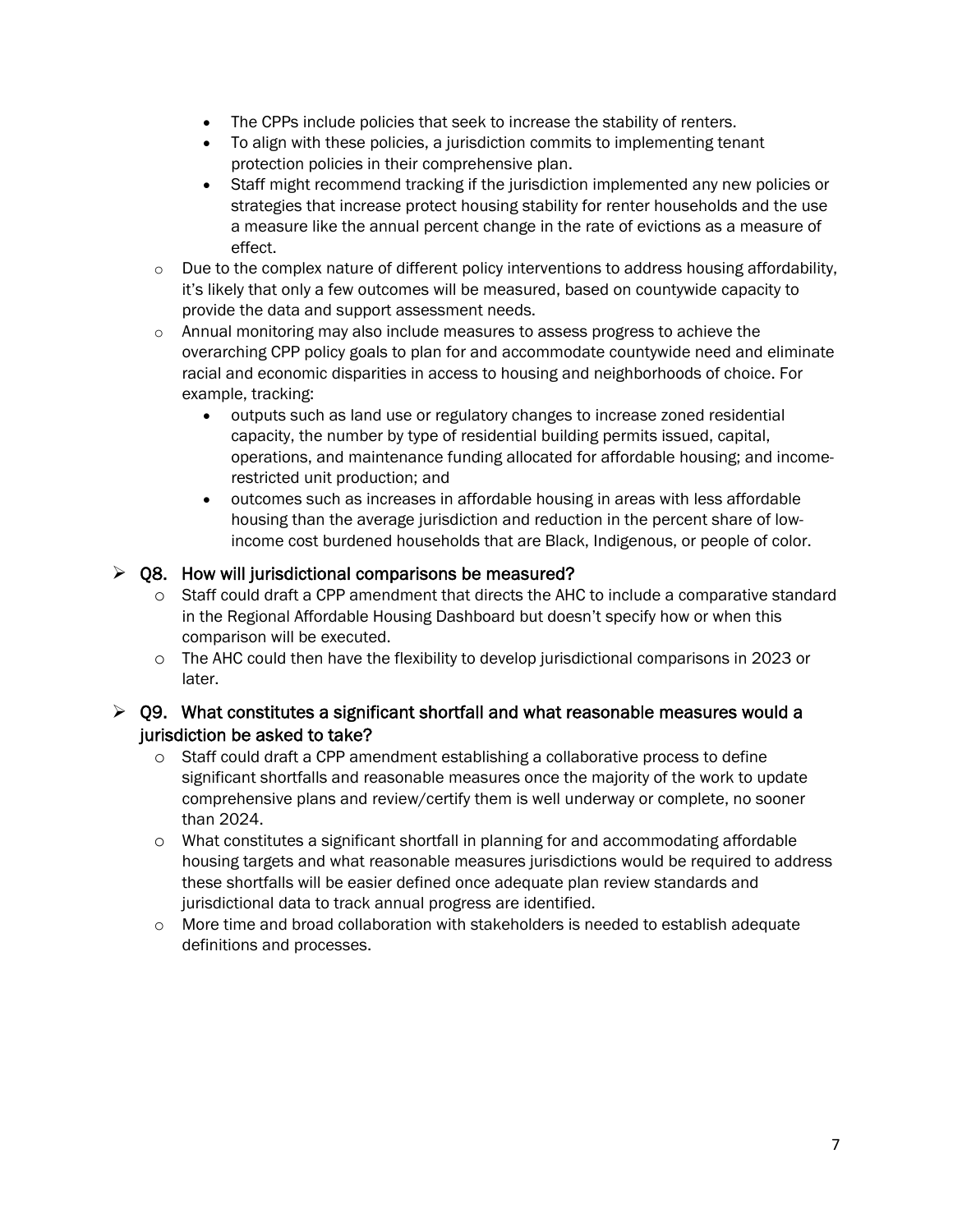## Exhibit A: Sample Checklist Standard and Guidance

#### Threshold standard

*CPP H-18:* Include policies in your comprehensive plan and propose changes to zoning and development regulations that increase the ability of all residents in jurisdictions throughout the county to live in the neighborhood of their choice, reduce disparities in access to opportunity areas, and meet the needs of the region's current and future residents by:

- 1. Providing access to affordable housing to rent and own throughout the jurisdiction, with a focus on areas of high opportunity
- 2. Expanding capacity for moderate-density housing throughout the jurisdiction, especially in areas currently zoned for lower density single-family detached housing in the Urban Growth Area (UGA), and capacity for high-density housing, where appropriate, consistent with the Regional Growth Strategy
- 3. Evaluating the feasibility of, and implementing, where appropriate, inclusionary and incentive zoning to provide affordable housing
- 4. Providing access to housing types that serve a range of household sizes, types, and incomes, including 2+ bedroom homes for families with children and/or adult roommates and accessory dwelling units, efficiency studios, and/or congregate residences for single adults.

#### Documentation

List the comprehensive plan page/policy and zoning and development regulation code references:

 Item 1:\_\_\_\_\_\_\_\_\_\_\_\_\_\_\_\_\_\_\_\_\_\_\_\_\_\_\_\_\_\_\_\_\_\_\_\_\_\_\_\_\_\_\_\_\_\_\_\_\_\_\_\_\_\_\_\_\_\_\_\_\_\_\_\_\_\_\_\_\_\_\_\_\_\_\_ Item 2:\_\_\_\_\_\_\_\_\_\_\_\_\_\_\_\_\_\_\_\_\_\_\_\_\_\_\_\_\_\_\_\_\_\_\_\_\_\_\_\_\_\_\_\_\_\_\_\_\_\_\_\_\_\_\_\_\_\_\_\_\_\_\_\_\_\_\_\_\_\_\_\_\_\_\_  $\Box$  Item 3:  $\Box$  Item 4:

#### Guidance in meeting this standard

To get started on evaluating and implementing inclusionary and incentive zoning (item 3), review:

- MSRC's linked sample in-state regulations requiring provision of affordable housing on their website.
- PSRC's Housing Innovations Program factsheets on Inclusionary Zoning and Incentive Zoning.

Inclusive planning tools and policies to consider that increase neighborhood choice and satisfy items 1, 2, or 4 in the threshold standard include:

| <b>Tools/Policies</b>                                                                                                                                                                                                                                                                         | Item 1<br>Provides access to<br>affordable housing<br>to rent and own<br>throughout the<br>jurisdiction | Item <sub>2</sub><br>Expands capacity<br>for moderate-<br>density housing<br>throughout the<br>jurisdiction | Item 4<br>Provides access to<br>housing types that<br>serve a range of<br>household sizes.<br>types, and<br>incomes |
|-----------------------------------------------------------------------------------------------------------------------------------------------------------------------------------------------------------------------------------------------------------------------------------------------|---------------------------------------------------------------------------------------------------------|-------------------------------------------------------------------------------------------------------------|---------------------------------------------------------------------------------------------------------------------|
| Plan for moderate or high-density housing<br>and complete neighborhoods within a half-<br>mile walkshed of high-capacity or frequent<br>transit service in areas already zoned for<br>residential housing and where exposure to<br>air pollution and particulate matter is low to<br>moderate | X                                                                                                       | X                                                                                                           | X                                                                                                                   |
| Plan for complete neighborhoods around<br>existing and planned essential services<br>throughout a jurisdiction                                                                                                                                                                                | X                                                                                                       | X                                                                                                           | Χ                                                                                                                   |
| Establish a designation that allows more<br>housing types within single-family zoned<br>areas near parks, schools, and other<br>services                                                                                                                                                      | Χ                                                                                                       | Χ                                                                                                           | Χ                                                                                                                   |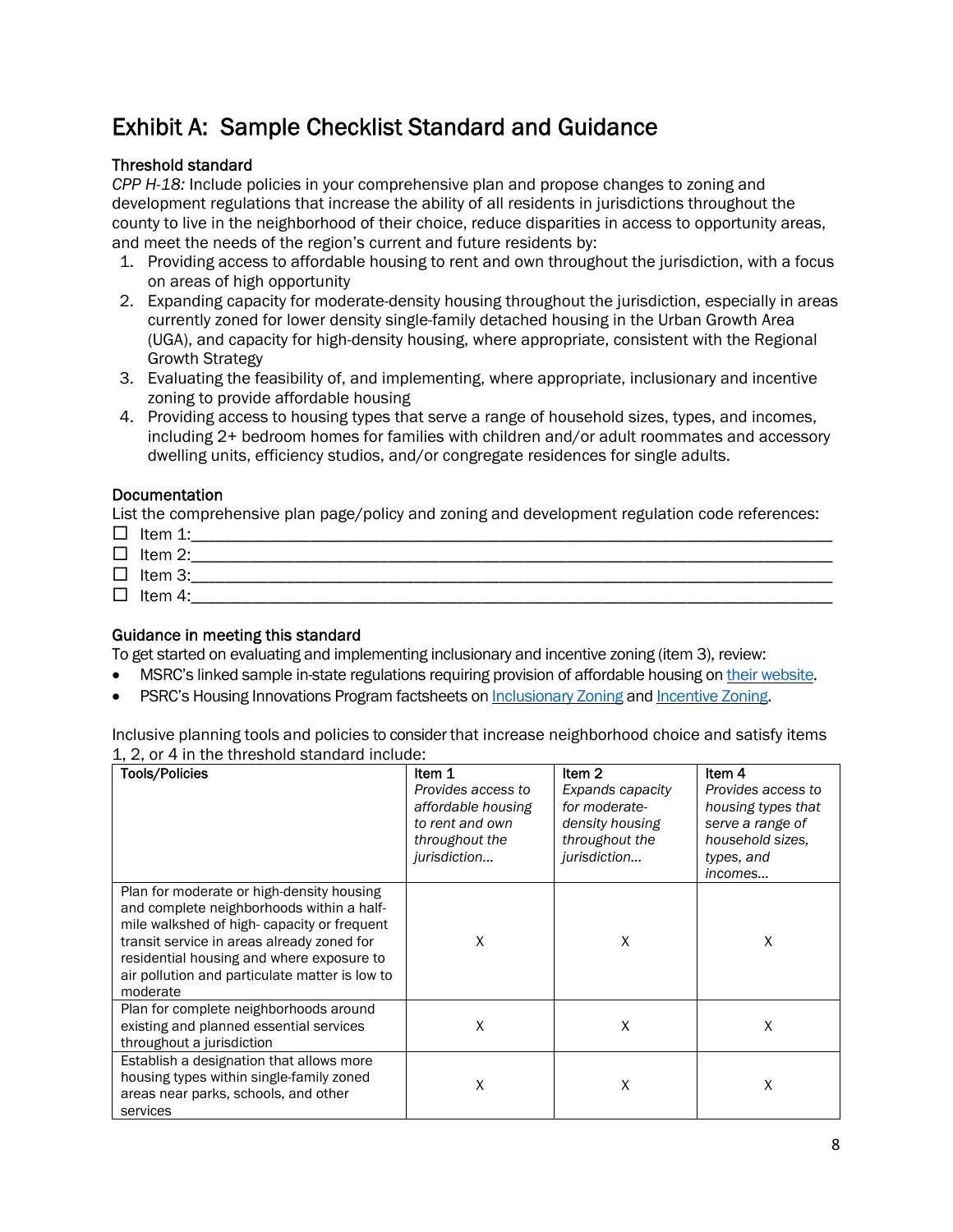| <b>Tools/Policies</b>                                                                                                        | Item 1<br>Provides access to<br>affordable housing<br>to rent and own<br>throughout the<br>jurisdiction | Item <sub>2</sub><br>Expands capacity<br>for moderate-<br>density housing<br>throughout the<br>jurisdiction | Item 4<br>Provides access to<br>housing types that<br>serve a range of<br>household sizes,<br>types, and |
|------------------------------------------------------------------------------------------------------------------------------|---------------------------------------------------------------------------------------------------------|-------------------------------------------------------------------------------------------------------------|----------------------------------------------------------------------------------------------------------|
|                                                                                                                              |                                                                                                         |                                                                                                             | incomes                                                                                                  |
| Allow housing types that are compatible in<br>scale with existing housing                                                    |                                                                                                         | X                                                                                                           |                                                                                                          |
| Revise parking regulations to prioritize<br>housing and public space for people over<br>space to park cars                   | X                                                                                                       |                                                                                                             |                                                                                                          |
| Allow conversion of existing houses into<br>multiple units                                                                   |                                                                                                         | X                                                                                                           | X                                                                                                        |
| Allow additional units on corner lots, lots<br>along alleys and arterials, and lots on zone<br>edges                         |                                                                                                         | X                                                                                                           | X                                                                                                        |
| Incentivize retention of existing houses by<br>making development standards more<br>flexible when additional units are added |                                                                                                         |                                                                                                             | X                                                                                                        |
| Provide technical and design resources for<br>landowners and communities to redevelop<br>and maintain ownership              | $\pmb{\mathsf{X}}$                                                                                      |                                                                                                             |                                                                                                          |
| Reduce or remove minimum lot size<br>requirements                                                                            |                                                                                                         | X                                                                                                           | $\mathsf X$                                                                                              |
| Create incentives for building more than<br>one unit on larger than average lots                                             |                                                                                                         | X                                                                                                           | X                                                                                                        |
| Limit the size of new single-unit structures,<br>especially on larger than average lots                                      |                                                                                                         | X                                                                                                           | X                                                                                                        |
| Retain and increase family-sized and family-<br>friendly housing                                                             |                                                                                                         |                                                                                                             | X                                                                                                        |
| Remove the occupancy limit for unrelated<br>persons in single-family zones, if applicable                                    |                                                                                                         |                                                                                                             | X                                                                                                        |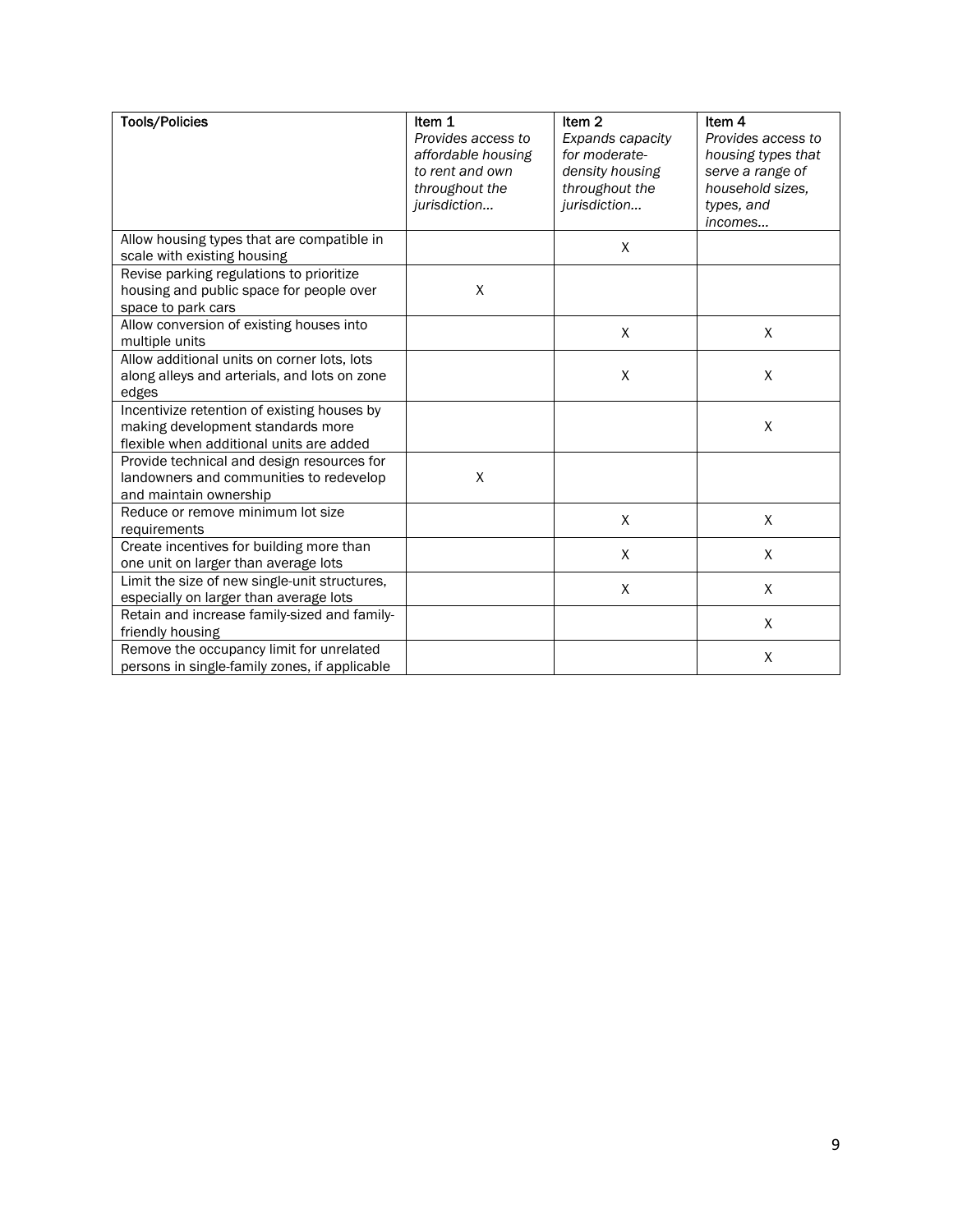### Exhibit B: Potential Accountability Framework Actions

Table A and Table B largely include the same information presented at the April AHC meeting and in the April AHC GMPC Motion 21-1 Draft Accountability Framework Staff Report. Where possible, staff incorporated clarifying edits and added detail to the accountability framework actions. New text is shown in underlined green text, proposed deletions are shown in struck through green text, and unchanged text is black.

| Type 1 Actions: Comprehensive Plan Adoption Oversight |                                                                                                                                                                                                                                                                | Type 2 Actions: Comprehensive Plan Implementation Oversight                                                    |                                                                                                                                                                                                                                                    |                                                                                                                                                                                                                                                                                                                                                                                                                     |
|-------------------------------------------------------|----------------------------------------------------------------------------------------------------------------------------------------------------------------------------------------------------------------------------------------------------------------|----------------------------------------------------------------------------------------------------------------|----------------------------------------------------------------------------------------------------------------------------------------------------------------------------------------------------------------------------------------------------|---------------------------------------------------------------------------------------------------------------------------------------------------------------------------------------------------------------------------------------------------------------------------------------------------------------------------------------------------------------------------------------------------------------------|
| Action                                                | 1a. Review Plans                                                                                                                                                                                                                                               | 1b. Review & Certify<br><b>Plans</b>                                                                           | 2a. Monitor & Report                                                                                                                                                                                                                               | 2b. Monitor, Report & Require<br>Adjustments                                                                                                                                                                                                                                                                                                                                                                        |
| <b>Summary</b>                                        | AHC offers early guidance and<br>assistance to jurisdictions on<br><b>CPP Housing Chapter</b><br>alignment. Before adoption of<br>a periodic update to a comp<br>plan, the AHC reviews plans<br>for alignment with the CPP<br>Housing Chapter and<br>comments. | Everything in Action 1a<br>plus, after plan<br>adoption, GMPC issues<br>plan certification<br>decision.        | After periodic updates to<br>comp plans are adopted, AHC<br>annually measures<br>jurisdictional progress to plan<br>for and accommodate<br>affordable housing targets in<br>dashboard using<br>standardized benchmarks<br>and housing data trends. | Everything in Action 2a plus, five years<br>after plan adoption, the GMPC reviews<br>the information collected through<br>monitoring and identifies jurisdictions<br>with significant shortfalls in planning<br>for and accommodating affordable<br>housing targets. The GMPC requires<br>those jurisdictions to take reasonable<br>measures to adjust plans or land use<br>maps to address significant shortfalls. |
| Frequency                                             | $~1.5$ -year period every ten<br>years, starting in late 2023<br>and ending in early 2025                                                                                                                                                                      | ~2.5-year period every<br>ten years, starting in late<br>2023 and ending in<br>early 2026                      | Annually, starting in 2024                                                                                                                                                                                                                         | Monitor/report annually, starting in<br>2024; Establish adequacy standards<br>and reasonable measures process no<br>earlier than 2024; Adjust once every<br>ten years, starting in 2029                                                                                                                                                                                                                             |
| Major<br>Considerations                               | Increased level of effort for<br>AHC and jurisdictional staff                                                                                                                                                                                                  | Highest level of effort for<br>AHC, GMPC, and<br>jurisdictional staff                                          | Increased level of effort for<br>AHC to set benchmarks in<br>2022 and establish<br>review in 2029                                                                                                                                                  | Increased level of effort for AHC and<br>GMPC to set standards in 2024 and                                                                                                                                                                                                                                                                                                                                          |
|                                                       |                                                                                                                                                                                                                                                                | Potential for significant<br>back-and-forth if a<br>jurisdiction doesn't meet<br>the certification<br>standard | jurisdictional comparison<br>standards no earlier than<br>2023                                                                                                                                                                                     | Challenge in establishing clear<br>standards for adequacy/ inadequacy                                                                                                                                                                                                                                                                                                                                               |
|                                                       |                                                                                                                                                                                                                                                                |                                                                                                                | Challenge in establishing<br>benchmarks applicable to all<br>or subsets of jurisdictions                                                                                                                                                           |                                                                                                                                                                                                                                                                                                                                                                                                                     |
| <b>AHC</b><br>Feedback                                | AHC supports offering early<br>guidance and assistance to<br>jurisdictions during the                                                                                                                                                                          | AHC needs more<br>information to determine<br>support for                                                      | AHC supports modifying the<br>annual monitoring system to<br>measure benchmark and                                                                                                                                                                 | AHC supports a midcycle review of<br>jurisdictional progress to accommodate<br>their affordable housing targets and                                                                                                                                                                                                                                                                                                 |

#### Table A. *Summary of Potential Accountability Framework Actions*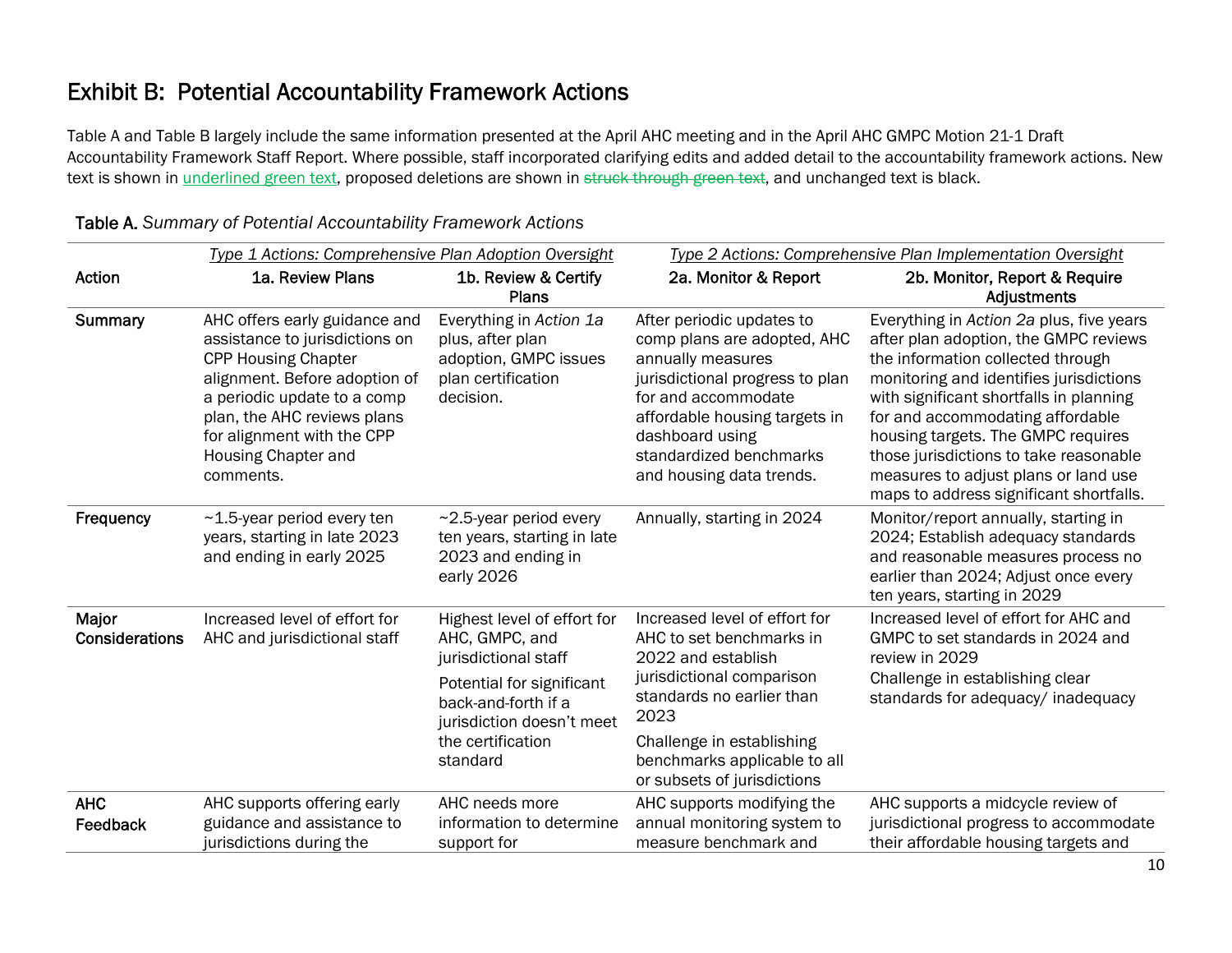|                         | development of a periodic<br>update to a comp plan and<br>reviewing draft plans and<br>providing comments prior to<br>adoption.                                                      | recommending<br>empowering the GMPC,<br>with assistance from the<br>AHC, to issue plan<br>certification decisions.                                                               | data that more closely align<br>with this framework, and<br>comparing jurisdictions based<br>on their progress toward<br>benchmarks.                                                                                                                                                                                                                                                           | recommending empowering the GMPC,<br>with assistance from the AHC, to<br>require adjustments to address<br>shortfalls.                       |
|-------------------------|--------------------------------------------------------------------------------------------------------------------------------------------------------------------------------------|----------------------------------------------------------------------------------------------------------------------------------------------------------------------------------|------------------------------------------------------------------------------------------------------------------------------------------------------------------------------------------------------------------------------------------------------------------------------------------------------------------------------------------------------------------------------------------------|----------------------------------------------------------------------------------------------------------------------------------------------|
| <b>GMPC</b><br>Feedback | GMPC members who spoke<br>generally support developing<br>this action.                                                                                                               | No expressed GMPC<br>support for this action.                                                                                                                                    | GMPC members who spoke<br>generally support developing<br>this action.<br>Individual feedback:<br>• Jurisdictional comparisons<br>are necessary for<br>measuring success. Smaller<br>jurisdictions could have<br>different standards.<br>• Consider 2-3 year reporting<br>cycle.<br>• Consider how funding<br>contributions to build units<br>in other jurisdictions will be<br>accounted for. | GMPC members who spoke didn't<br>oppose this action, but a few members<br>suggested implementing this action in<br>a future comp plan cycle. |
| <b>AHC Questions</b>    |                                                                                                                                                                                      |                                                                                                                                                                                  | 1. Common question: Are there ways to reduce resource intensity, particularly for small jurisdictions?                                                                                                                                                                                                                                                                                         |                                                                                                                                              |
|                         | 2. What type of up-front<br>assistance would be most<br>helpful?<br>3. What are the standards for<br>reviewing plans?<br>4. Can we ensure an<br>independent and objective<br>review? | 5. What are the<br>standards for<br>certifying plans?<br>6. Is there time to<br>develop effective goal<br>metrics and a<br>certification process<br>for this comp plan<br>cycle? | 7. What housing data should<br>be collected and tracked<br>annually?<br>8. How should jurisdictional<br>progress be measured and<br>displayed in the<br>dashboard?                                                                                                                                                                                                                             | 9. What constitutes a significant<br>shortfall and what reasonable<br>measures would a jurisdiction be<br>asked to take?                     |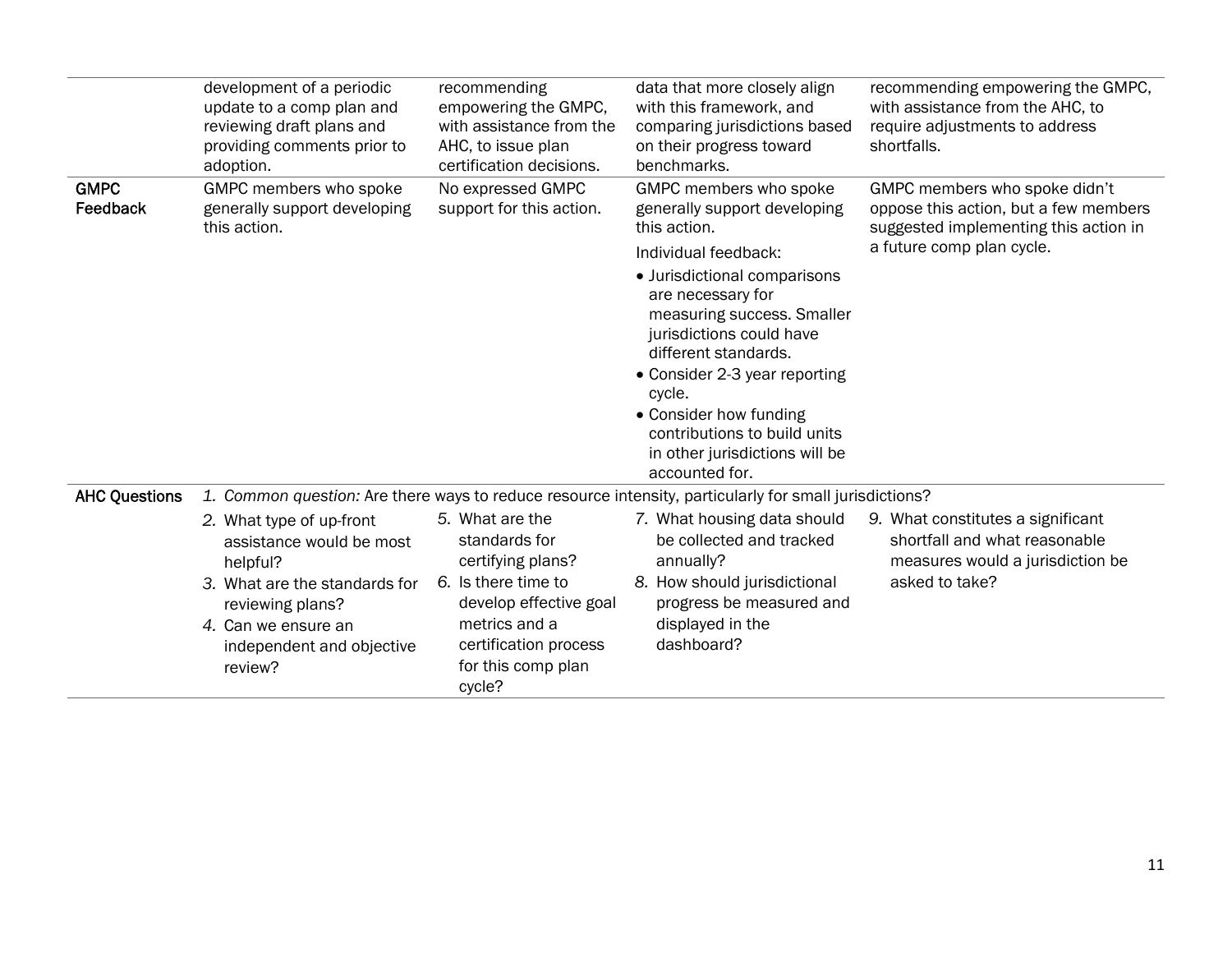## 1a. Review Plans

- 0 Before adoption of a periodic update to a comprehensive plan, AHC County staff or the AHC reviews draft plans for alignment with the CPP Housing Chapter and comments.
- 0 Occurs over  $\frac{1}{2}$  about a  $\sim$  1.5year period every ten years, starting in late 2023 and ending in early 2025
- 0 Relates to GMPC 2021 CPP Major Amendments 17, 18, 202

#### Roles

- a. County AHC staff work with PSRC and Commerce to identify opportunities to align guidance, review standards, and processes.
- b. AHC <u>recommends in 2022 and GMPC e</u>stablishes <u>in 2023</u> plan review standards.<sub>5</sub> <u>Once the GMPC</u> establishes the standards, the AHC issues early jurisdictional guidance, and invites staff to seek assistance from AHC County staff well in advance of adoption.
- c. Jurisdictions submit draft plans to the County AHC staff for review at least 60 days prior to planned adoption. Deadline for plan adoption is December 31, 2024.
- **d.** County AHC staff review draft plans, including the land use map, and coordinate with jurisdictional staff on plan adjustments to address misalignment and resolve potential certification issues before the plan is finalized and adopted.
- d. e. County AHC staff review draft housing-related provisions of a comprehensive plan <del>housing elements</del> and prepare comment letters for AHC issuance. Comments focus on areas of strength and additional work needed to align with CPP Housing Chapter before the plan is finalized and adopted. 3
- e. f. AHC issues comment letter on draft comprehensive plan before planned adoption.
- f.g. Jurisdictions with adopted comprehensive plans housing elements that remain inconsistent with the CPPs Housing Chapter assume the risk of a potential legal challenge.

#### **Considerations**

- AHC Impact AHC will spend most of its meeting time in 2024 and early 2025 and every ten years thereafter issuing comment letters if plan certification is not recommended. See *Action 1b2, Review and Certify Plans* for impacts if plan certification is recommended.
- Staff Impact Staff (jurisdictional, AHC County, ARCH/ SKHHP) will spend significant time once every ten years engaging in county-level plan review.
	- *Tensions*  Jurisdictions will need to allocate additional staff resources. Small and medium-sized cities may struggle more with the incremental staffing impact.
		- 0 AHC members may feel uncomfortable commenting on jurisdiction's plans.

<sup>&</sup>lt;sup>2</sup> For all references to GMPC Major Amendments, see Appendix B in April 1, 2022 GMPC Motion 21-1 Draft Accountability Framework AHC staff report Framework [link]. <sup>3</sup> If AHC also selects plan certification, this communication would reference the standard for certification and potential certification issues as well.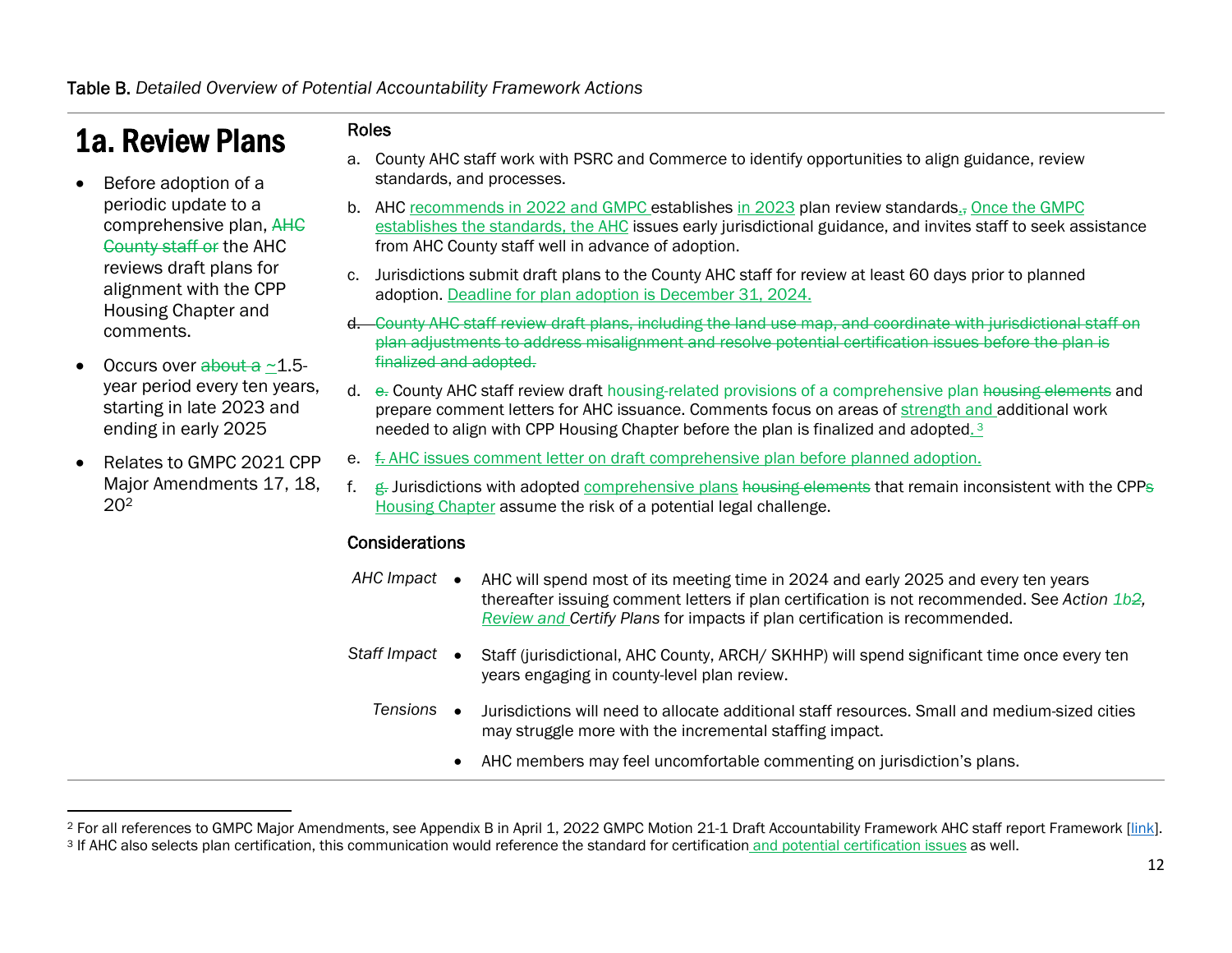## 1b. Review & Certify Plans

- 0 Everything in *Action 1a* plus, after adoption of periodic update to a comprehensive plan, GMPC issues plan certification decision for alignment with the CPP Housing Chapter. Note, if the AHC elects to pursue plan certification, it must also pursue plan review.
- 0 Occurs over <del>about a</del> ~2.5year period every ten years, starting in late 2023 and ending in early 2026
- 0 Relates to GMPC 2021 CPP Major Amendments 17, 20

#### Roles

- a. AHC conducts plan review process outlined in *Action 1a: Review Plans* except for *Step ed.* If certification is selected as an action by the AHC, the AHC does not issue a formal comment letter on a draft plan. Instead, County AHC staff communicate recommended plan improvements to jurisdictional staff prior to plan adoption. County AHC staff report to the AHC on plan review efforts, noting areas of strength identified by staff in each draft comprehensive plan and areas staff recommended for additional work.
- b. County AHC staff work with PSRC to identify opportunities to align guidance, review standards, and processes.
- c. County AHC staff, in consultation with IJT/HIJT, review adopted period<u>ic</u> updates to comprehensive plans for alignment with CPP Housing Chapter. They work with the jurisdiction to prepare a report with staff's certification recommendation, summarizing how the plan is consistent with the CPP Housing Chapter.
- d. AHC considers the staff report and issues a plan certification recommendation to GMPC on whether the plan is consistent with the CPP Housing Chapter.
- e. GMPC reviews the AHC's recommendation and issues a certification decision, a conditional certification, or decision not to certify.
- f. Jurisdictions with conditionally certified plans enter into an agreement with the GMPC to address remaining work items to be in full conformity with criteria for certification.
- g. Jurisdictions with uncertified plans assume the risk of a potential legal challenge.

#### Considerations

| AHC<br>Impact   | AHC will spend a lot of meeting time in 2025 and early 2026 and every ten years thereafter<br>reviewing and approving certification recommendations.                                                                                        |
|-----------------|---------------------------------------------------------------------------------------------------------------------------------------------------------------------------------------------------------------------------------------------|
| Staff<br>Impact | In addition to time spent on plan review, staff (jurisdictional, AHC County, HIJT/IJT, ARCH/<br>SKHHP) will need to spend time once every ten years, after comprehensive plans are adopted,<br>engaging in county-level plan certification. |
| <b>Tensions</b> | Jurisdictions will need to allocate additional staff resources. Small and medium-sized cities may<br>struggle with the incremental staffing impact more.                                                                                    |
|                 | Jurisdictions may not want other jurisdictions on the GMPC issuing certification decisions about<br>their plans.                                                                                                                            |
|                 | This would represent a substantive role change for the GMPC.                                                                                                                                                                                |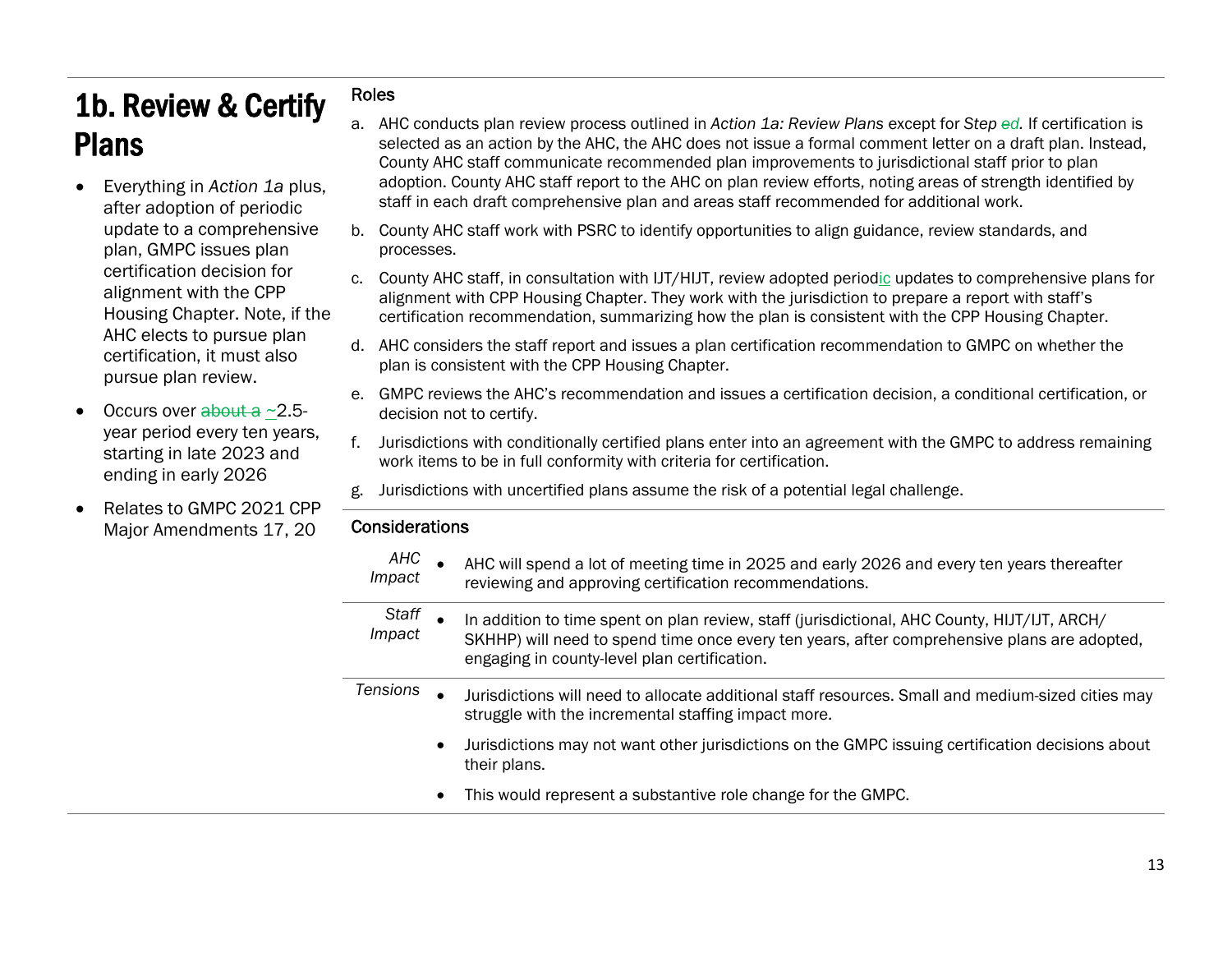# 2a. Monitor & Report

- 0 After comprehensive plans are adopted, AHC measures jurisdictional progress to plan for and accommodate affordable housing targets in dashboard using standardized benchmarks and housing data trends.
- $\bullet$  Occurs annually, starting in 2024
- 0 Relates to GMPC 2021 CPP Major Amendments 13, 14, 15, 19

#### Roles

- a. AHC recommends and GMPC approves a CPP amendment to revise the County AHC staff, in consultation with the IJT/HIJT, determine what housing data trends and performance benchmarks that will be tracked annually across all jurisdictions or subregions.
- b. County AHC staff work with PSRC to align jurisdictional housing data collection efforts.
- c. County AHC staff or consultant monitors jurisdictional progress to reach countywide or subregional benchmarks every year in the dashboard, in consultation with IJT/HIJT.
- d. The annual dashboard update includes annual jurisdictional comparisons against the countywide or subregional benchmarks set and progress relative to other jurisdictions. Jurisdictional comparison format will be approved by the AHC no earlier than 2023.
- e. In response to monitoring, AHC periodically issues reports or recommendations on how to reach targets more effectively.

#### **Considerations**

- *AHC Impact*  AHC will spend time in 2022 deliberating and setting benchmarks and data trends to track.
- *Staff* IMP 3THT • Staff (jurisdictional, AHC County, HIJT/IJT, ARCH/ SKHHP) will need to spend time in 2022<br>Impact establishing recommended benchmarks and data trends to track annually and what standard jurisdictions will be compared to.
	- $\bullet$  Staff will experience annual impacts to support annual monitoring and reporting, but likely not more than was already anticipated in the adopted 2021 CPPs.
- *Tensions*  Challenges associated with deciding on benchmarks and data trends to track and issuing comparisons/ evaluations of jurisdictional performance.
	- $\bullet$  Concerns that annual reporting alone—without the ability to hold jurisdictions accountable for poor performance or require adjustments if needed—may not meaningfully drive policy change.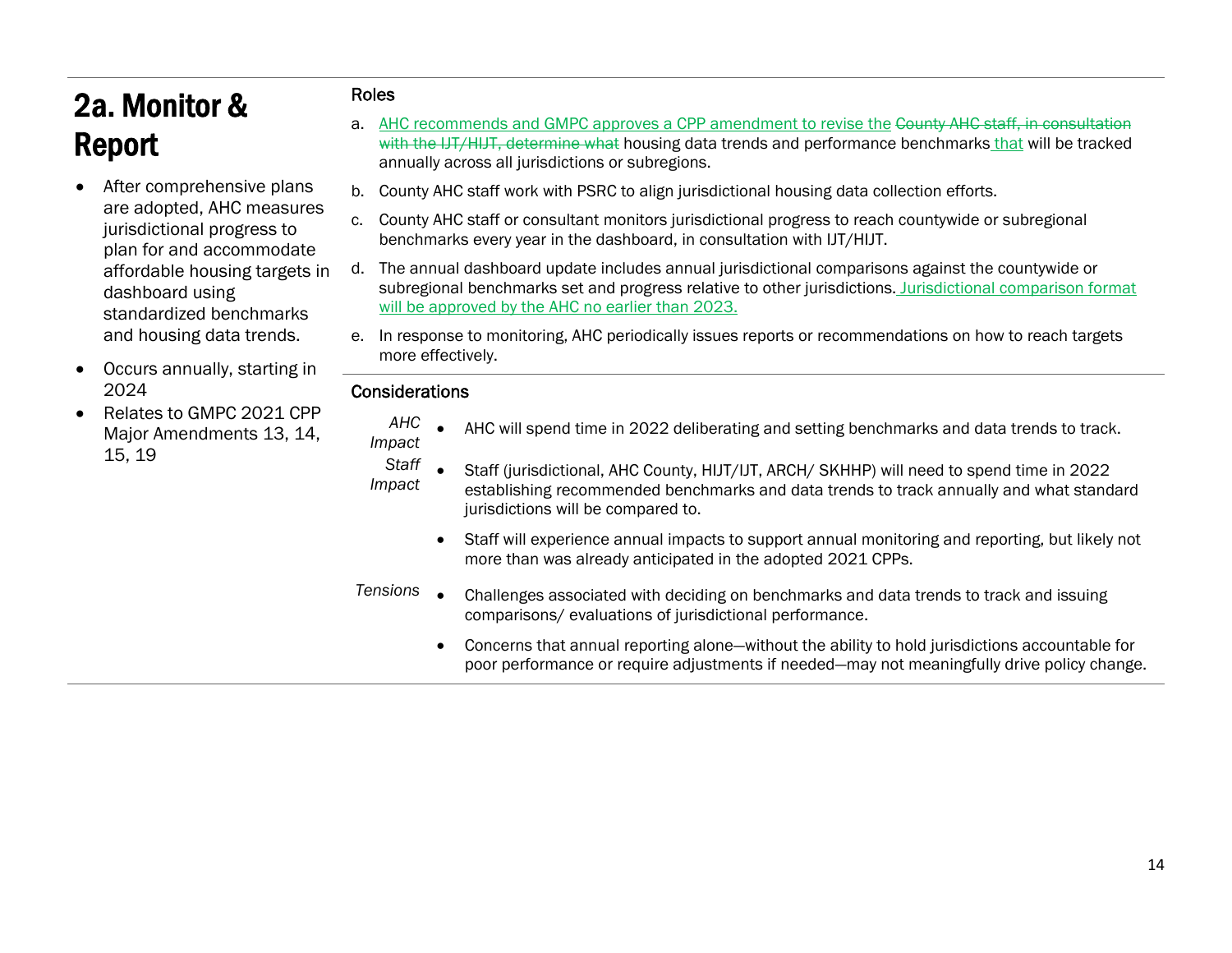## 2b. Monitor, Report, & Require Adjustments

- 0 Everything in *Action 2a* plus, five years after plan adoption, the GMPC reviews the information collected through monitoring and identifies jurisdictions with significant shortfalls in planning for and accommodating affordable housing targets. The GMPC requires those jurisdictions to take reasonable measures to adjust plans or land use maps to address significant shortfalls.
- 0 Monitor/report annually, starting in 2024; Adjust once every ten years, starting in 2029
- 0 Relates to GMPC 2021 CPP Major Amendments 13, 15, 17

#### Roles

- a. The AHC conducts the activities in *Action 2a: Monitor and Report*.
- b. AHC recommends and GMPC approves a CPP amendment to establish GMPC authority to assess progress and issue determinations of adequacy five years after a comprehensive plan is adopted and require reasonable measures be taken to address inadequacies if significant shortfalls in planning for and accommodating affordable housing targets are identified.
- c. <u>b. AHC develops and GMPC approves <del>County AHC staff, in consultation with IJT/HIJT, work with jurisdictional</del></u> staff to establish adequacy standards for jurisdictional efforts to plan for and accommodate affordable housing targets and reasonable measures process no earlier than 2024.
- d.  $\rm e$ . County AHC staff work with Commerce to identify opportunities to align implementation progress report standards and processes.4
- e. <del>d.</del> County AHC/GMPC staff, in consultation with the IJT/HIJT, work with jurisdictional staff to compile a midcycle comprehensive plan assessment of progress toward housing benchmarks, using data collected through annual reporting in *Action 2a* and possibly implementation progress information reported to Commerce five years after a comprehensive plan is adopted.
- f. e. AHC issues a recommended determination of determines whether a jurisdiction's efforts to plan for and accommodate their targets was adequate.
- g. f. GMPC AHC issues determinations of adequacy.
- h. ∉. Jurisdictions that do not demonstrate adequate progress must work with AHC <u>and GMPC t</u>o explain <u>their</u> shortfall and propose to the GMPC and/or take reasonable measures it will take steps to address inadequacies. GMPC can either concur with those reasonable measures or require different reasonable measures.
- i. Jurisdictions that do not take reasonable measures to address inadequacies assume the risk of a potential legal challenge.

#### **Considerations**

*AHC Impact*  AHC and GMPC will spend a lot of meeting time sometime between 2024 and 2028 developing and approving mid-cycle analysis adequacy standards and reasonable measures process.

<sup>4</sup> House Bill 1241 requires certain jurisdictions to submit an implementation progress report to Commerce five years after comprehensive plan adoption. If any action needed to implement changes in the most recent comprehensive plan update has not occurred, the jurisdiction must adopt to create a work plan to implement any necessary regulations, zoning, and land use changes, or take other legislative or administrative action and complete all implementation work take any needed actions within two years. There may be opportunities to coordinate with Commerce to align a countywide process with the new statewide process through early design and development of a local process and standards. See E2SHB 1241, Subsection 9 (a), 67th Legislature, 2022 Regular Session (Wash. 2022) [link].